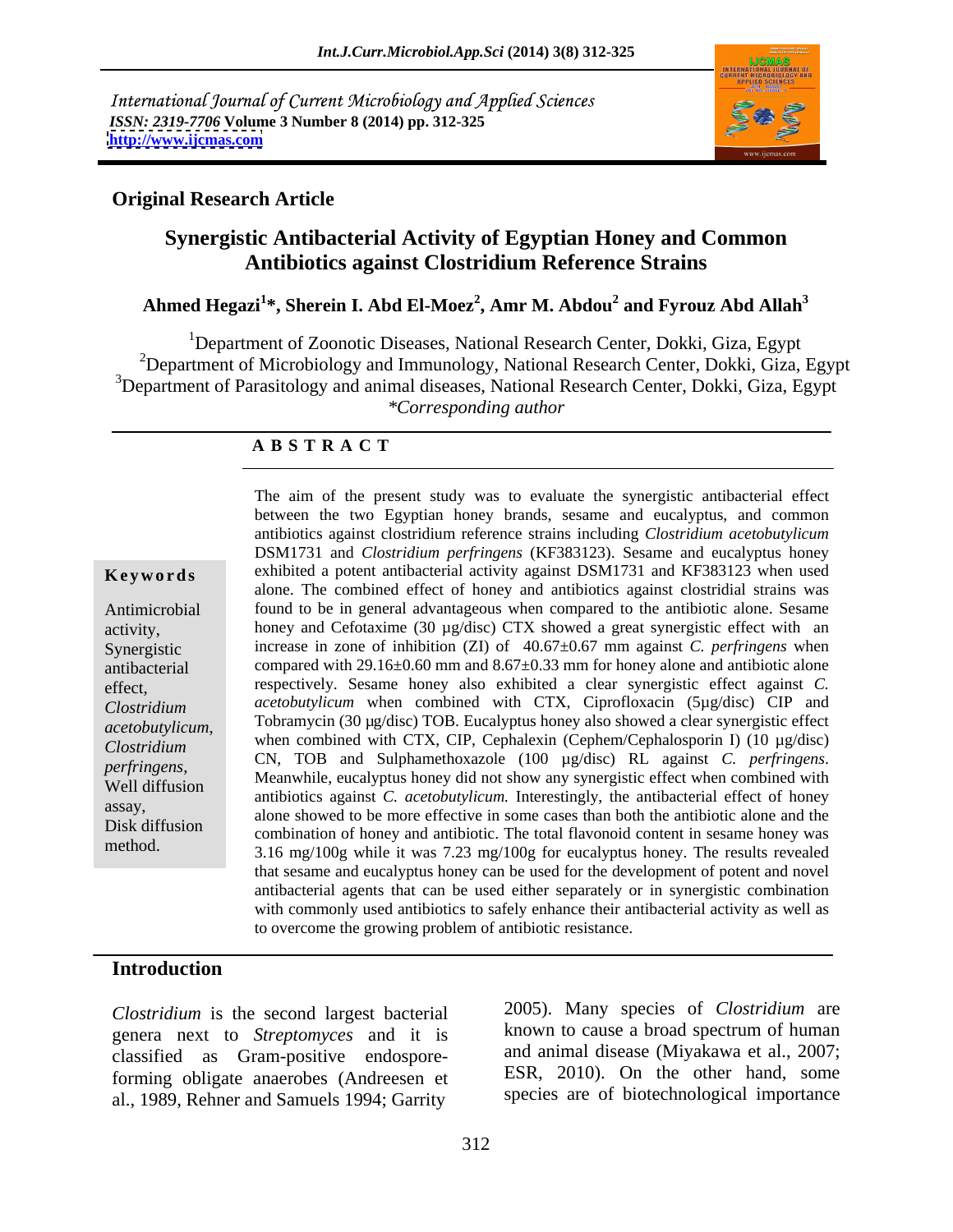including *C. acetobutylicum* which is used for solvent production (Jones and Woods, *Clostridium acetobutylicum* DSM1731 and 1986). There are five types of *C. perfringens* based on toxin type including A, B, C, D, reference strains using agar well diffusion and E. Most *C. perfringens* food poisoning cases reported in developed countries are caused by *Clostridium perfringens* type A strains (Bates and Bodnaruk, 2003). Antibiotic resistance of *C. perfringens* strains to antibiotics are becoming a major intestines, after CPE binds to intestinal epithelial and cause damage to intestinal cells, which is clinically manifest as diarrhea (Veshnyakova *et al.,* 2010).

Honey has been used in medical practice were used in this study including since ancient times (Hegazi, 1998, Ayaad et *Clostridium acetobutylicum* DSM1731 and al., 2009 and Richard, 2009). The *Clostridium perfringens* KF383123. A therapeutic use of honey has been suspension of each bacterial strain was rediscovered by medical provincial as it inhibits both Gram-positive and Gram- culture from the tested reference strain into negative bacteria (Hegazi, 2011; Hegazi and broth tube containing 7 ml of Muller Hinton Abd Allah, 2012; Khalil et al., 2001)**.** Honey Broth. The inoculated tubes were incubated exhibits several biological activities (Molan, anaerobically at 37°C for 24 h. Serial 2002) including antioxidant (Hegazi and Abd El-Hady, 2009). It was also used for the treatment of burns and wounds (Snow and treatment of burns and wounds (Snow and standard was selected for the screening of Manley-Harris, 2004; Brudzynski, 2006; Mullai and Menon, 2007), post-surgical wound infection (Namias, 2003), ulcers and bed sore (Brudzynski, 2006 and Tousson et al., 1997), bacterial gastroenteritis in infants Seven common antibiotics were used as (Haffeejee and Moosa 1985) and liver reference in this study including Cefotaxime diseases (Yoirish, 1977). The antibacterial (30 µg/disc) CTX, Ciprofloxacin (5µg/disc) activity of different honey was of specific CIP, Erythromycin (15 µg/disc) E, interest for many authors (Kwakman et al.,<br>
2010; Halawani and Shohayeb, 2011; Cephalexin (Cephem/Cephalosporin I) (10 Hegazi, 2011; Abd El-Moez et al., 2013).  $\mu$ g/disc) CN, Tobramycin (30  $\mu$ g/disc) TOB<br>The aim of the present investigation was to and Sulphamethoxazole (100  $\mu$ g/disc) RL. evaluate the synergistic antibacterial effect Antibiotic susceptibility was determined

seven reference antibiotics against *Clostridium perfringens* KF383123 assay.

### **Materials and Methods**

### *Honey samples*

health concern. The intestine is an Two monofloral honey brands including environment that favors *C. perfringens* to sesame and eucalyptus were obtained from multiply and sporulation. *Clostridium*  apiary farm in Egypt. Honey samples were *perfringens* enterotoxin (CPE) is expressed stored at 5 °C in dark glass container to during the sporulation of cells in the small prevent photo degradation until being used  $\rm{^{\circ}C}$  in dark glass container to (Pimentel et al., 2004).

### *Preparation of microbial suspensions*

A total of two clostridium reference strains freshly prepared by inoculating fresh stock dilutions were carried out for each strain and dilution matching with 0.5 Mc-Farland scale antimicrobial activities.

### *Antibiotic sensitivity testing (AST)*

Cephalexin (Cephem/Cephalosporin I) (10 of sesame and eucalyptus honey brands and using disc diffusion method according to theCIP, Erythromycin (15 µg/disc) E, Oxytetracycline (30 µg/disc) OT, Cephalexin (Cephem/Cephalosporin I) (10 µg/disc) CN, Tobramycin (30 µg/disc) TOB and Sulphamethoxazole (100 µg/disc) RL.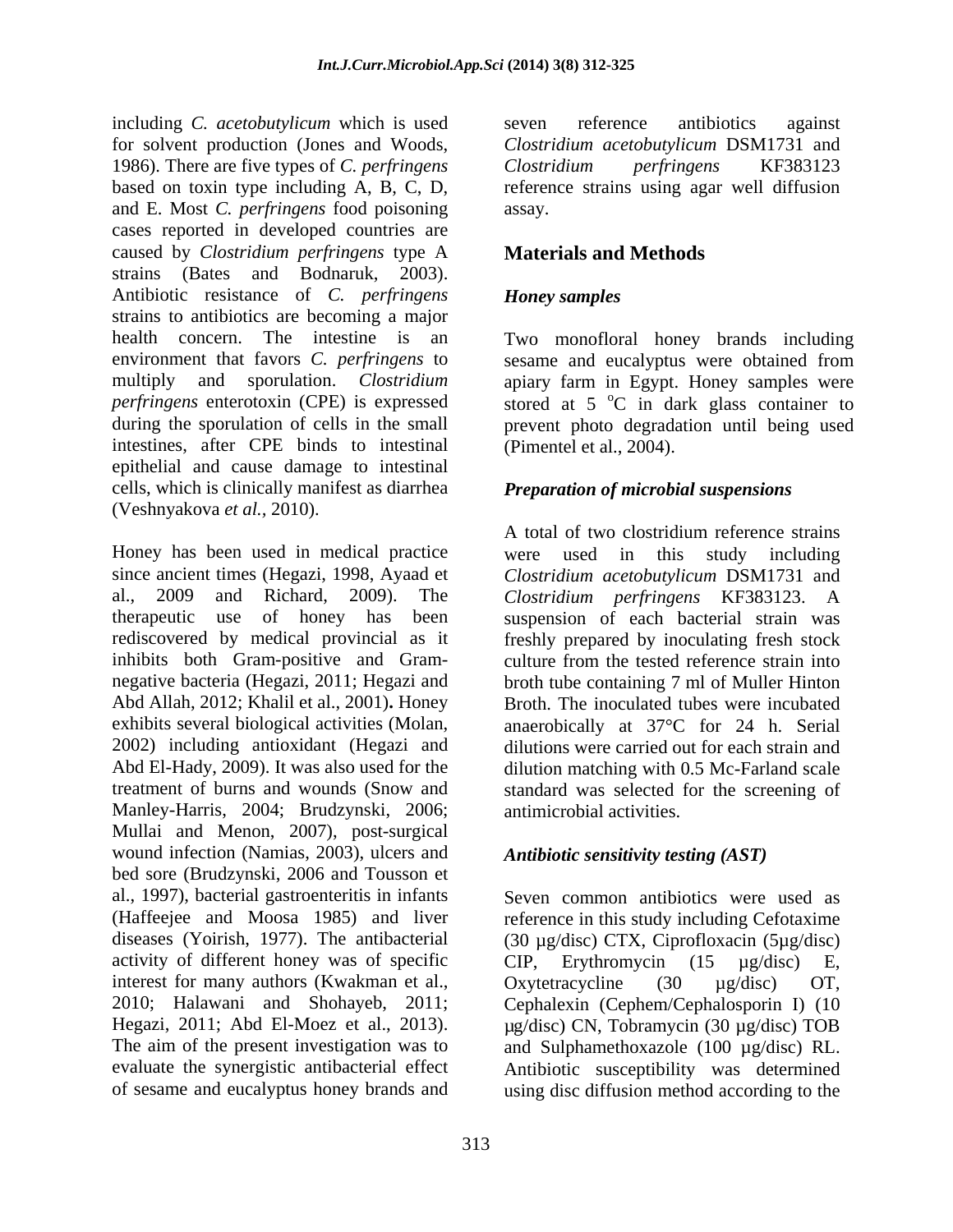guidelines published by the British Society for Antimicrobial Chemotherapy (BSAC) standardized disc susceptibility testing method (Andrews, 2007), except that plates were re-incubated anaerobically at 37 Mueller-Hinton agar (MHA; Oxoid, <sup>o</sup>C for 24 h to allow bacterial growth. After Cambridge, UK) was used in place of iso sensitest agar (Poilane et al., 2007). zones of inhibition were measured to

A volume of 100 µl of cell culture of the tested honey samples. The experiment suspension matching with 0.5 Mc-Farland of was carried out in triplicates for statistical reference strains; *Clostridium* relevance and the Mean $\pm$  SE of results was *acetobutylicum* DSM1731 and *Clostridium perfringens* KF383123 were spread onto Muller Hinton agar plates. Antibiotic discs *Testing for synergistic antibiotic and honey* were firmly applied to the surface of agar combinations by AST with a maximum of 6 discs for a 90 mm plate. To investigate the antibiotic activity against tested reference strains, plates were activity of antibiotics and honey to check if left for 1 h at 25 °C to allow a period of preincubation diffusion in order to minimize the diffusion tests were repeated on MHA. effects of variation in time between the Antibiotic disks used for sensitivity test applications of different discs. The plates were saturated with 50µl of either sesame or were re-incubated anaerobically at 37 °C for eucalyptus honey. The same procedure as in 24 h to allow bacterial growth. After AST was applied. The experiment was incubation, plates were observed and the zones of inhibition were measured to relevance and the Mean± SE of results was evaluate the antimicrobial activity for each of the tested antibiotics. The experiment was compared with both the means obtained carried out in triplicates for statistical when both types of honey were used alone relevance and the Mean±SE of the results as well as the means obtained from

### *Antimicrobial activity of pure monofloral honey brands using agar-well diffusion Measurement of Total Flavonoid Content method Using Folin-Ciocalteu Assay*

bacterial strain was evaluated by using agar-<br>brands were determined well diffusion method (Katirciolu and spectrophotomet Mercan. 2006). A volume of 100 ul of cell Folin-Ciocalteu Mercan, 2006). A volume of 100 µl of cell Folin-Ciocalteu colorimetric method plates. To investigate the antibacterial

incubation diffusion in order to minimize the effect of variation in time between the applications of different solutions.The incubation, plates were observed and the evaluate the antimicrobial activity for each relevance and the Mean± SE of results was calculated.

# *combinations by AST*

was calculated. antibiotic discs alone to check the presence To evaluate the combined antimicrobial there is any synergistic activity, disc carried out in triplicates for statistical calculated. The resulted means were of synergism.

The antimicrobial activity of honey against Total phenolic contents of the two honey culture suspension matching with 0.5 Mc- (Singleton et al., 1999)**.** Total flavonoid Farland of target isolate was spread onto the content was determined using the method of activity, 50 µl of different honey samples modifications. In brief, 0.25 mL of sample were added in individual wells. Plates were (0.1 mg/mL) was added to a tube containing left for 1 h at 25 °C to allow a period of pre-1 mL of double-distilled water followed bybrands were determined spectrophotometrically according to the Folin-Ciocalteu colorimetric method Meda et al. (2005) with minor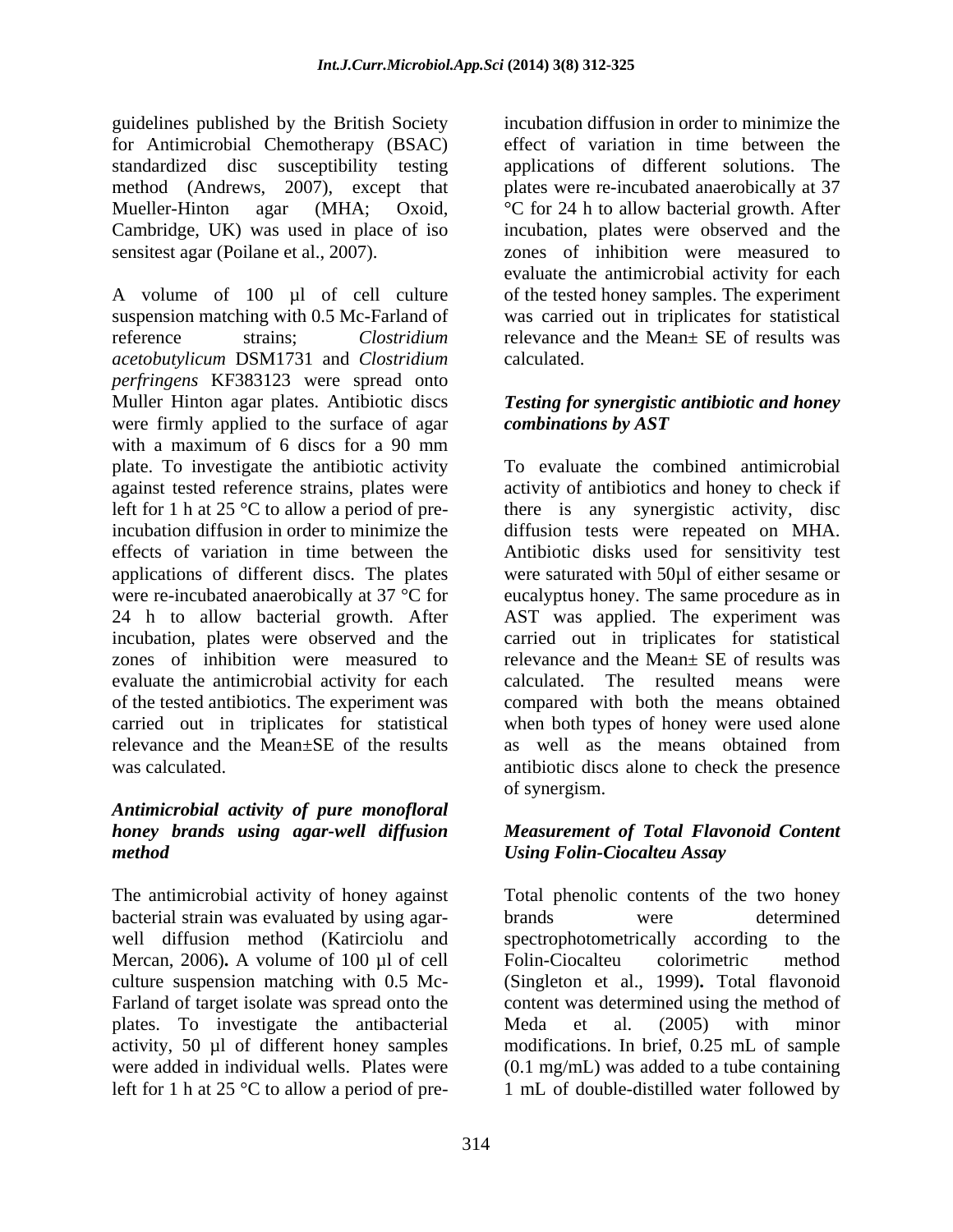0.075 mL of 5% NaNO<sub>2</sub>, 0.075 mL of 10% 9.00 $\pm$ 0.58 mm as shown in (Table 1 and  $\text{AlCl}_3$  and 0.5 mL of 1 M NaOH at 0, 5 and Chart 2). 6 min, sequentially. Finally, the volume of wave length using a spectrophotometer. Ciprofloxacin, Erythromycin, used as a standard to quantify the total and Sulphamethoxazole against tested flavonoid content of honey and the results reference strains; C. acetobutylicum

The *in vitro* antibacterial activity was conducted in triplicates. The data were then subjected to SPSS Ver. 21(IBM, New York, one way ANOVA was applied for All the data were given in mean± standard

The antibacterial activity of the two brands<br>of Equation bones are example and eucalyptus<br>respectively and  $8.33\pm0.33$  mm and of Egyptian honey, sesame and eucalyptus were evaluated according to the following  $8.67\pm0.88$  for CTX against DSM1731 and criteria: zone of inhibition range >18 KF383123 respectively. Meanwhile, criteria: zone of inhibition range >18 showed significant activity, 16-18 good activity, 13-15 low activity, 9-12 non significant activity, and  $\langle 8 \rangle$  no activity. Sesame and eucalyptus branded honey exhibited significant activities against *C. acetobutylicum* DSM1731 with zones of inhibition 18.33±0.88 mm and 25.00±0.58 mm, respectively. While only sesame honey was significantly effective against *C. perfringens* KF383123 strain with zone of inhibition reaching 29.16±0.60 mm. On the contrary, eucalyptus honey showed non significant activity against *C. perfringens* KF383123 with zone of inhibition of

9.00±0.58 mm as shown in (Table 1 and Chart 2).

the reaction solution was adjusted to 2.5 mL Antibiotic sensitivity test was carried out to with double-distilled water. The absorbance detect the antimicrobial activities of seven of the solution was measured at 410 nm Caffeic acid, a ubiquitous flavonoid was Oxytetracycline, Cephalexin, Tobramycin were expressed in microgram Catechin DSM1731 and *C. perfringens* KF383123 as Equivalents (CE) mg/100g honey. well as the synergistic effect of the sesame *Statistical analysis* individually to the reference antibiotics. reference antibiotics; Cefotaxime, Ciprofloxacin, Erythromycin, and Sulphamethoxazole against tested reference strains; *C. acetobutylicum* honey and eucalyptus honey when added

US) software for statistical analysis. Duncan tested reference strains (Table 1, Chart 1 and Test of Post Hoc Multiple Comparisons in Chart 2). The activity of CIP was followed comparison between and within the groups. and 17.00±0.58 against *C. acetobutylicum* error (SE). A probability value P<0.05 was respectively. Then TOB exhibited lower taken as significant (Steel and Torrie, 1980). activities with ZI of 11.33±0.88 mm and **Results and Discussion** followed by RL and CTX with ZI of The results revealed that CIP showed the best antimicrobial activities with zone of inhibition of  $18.00\pm0.58$  mm against both by CN with inhibition zone of 16.00±0.58 DSM1731 and *C. perfringens* KF383123, 10.00±0.58 mm respectively. This was 8.00±0.58 mm and 10.33±0.88 mm for RL against DSM1731 and KF383123 respectively and 8.33±0.33 mm and 8.67±0.88 for CTX against DSM1731 and KF383123 respectively. Meanwhile, antibiotics E and OT showed no hindrance activities against tested strains.

> The results of synergistic activity of sesame and eucalyptus honey were presented in Table (1) as well as Chart (1) and Chart (2). A combination of honey and antibiotic was considered synergistic when the scored ZI for the combination is bigger than ZI of honey and antibiotic separately. The results revealed that the addition of sesame honey showed great synergistic effect with CTX with an increase of inhibition zone against *C. perfringens* KF383123, from 29.16±0.60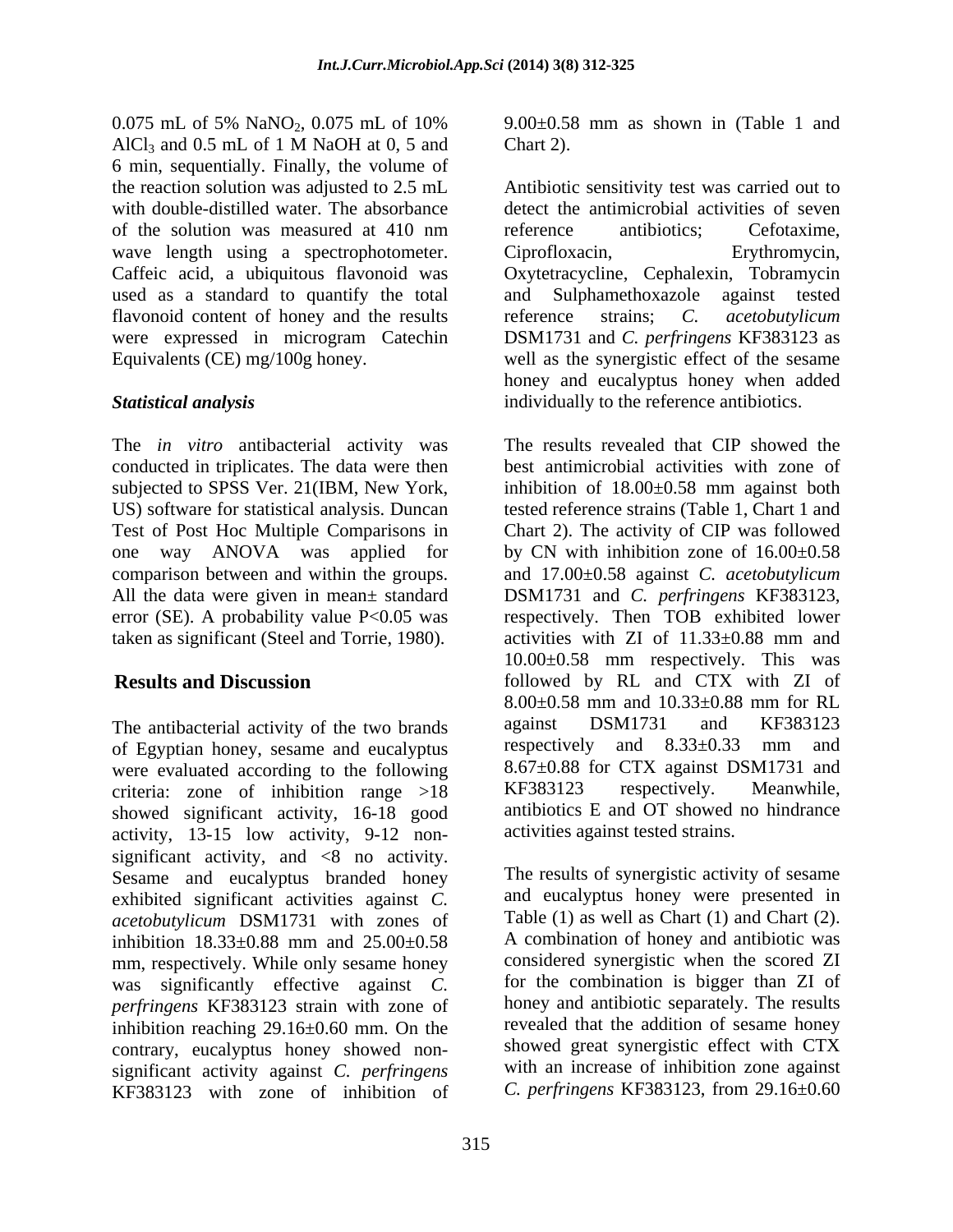mm for sesame honey alone and 8.67 $\pm$ 0.33 than those scored by individual antibiotics. mm for CTX alone to  $40.67 \pm 0.67$  mm for On the other hand sesame honey exhibited a the combination. Although the combination synergistic effect against *C. acetobutylicum* of sesame honey and CN caused an increase in the zone of inhibition from  $17.00\pm0.58$  CIP and TOB with ZI of  $21.33\pm0.88$  mm, mm for CN alone to  $26.00 \pm 0.58$  mm for the  $23.00 \pm 0.58$  mm and  $22.00 \pm 0.58$  mm combination against *C. perfringens* respectively as compared with 8.33±0.33 KF383123, this combination is not mm,  $18.00 \pm 0.58$  mm and  $11.33 \pm 0.88$  mm considered synergistic. as the antimicrobial activity of sesame honey alone scored ZI of 29.16±0.60 mm which is bigger than that of

Similar results were recorded for the using Caffeic acid as a standard. The total combination of sesame honey with CIP and flavonoid content in sesame honey was 3.16 TOB, with ZI of 24.00±0.58 mm for both mg/100g and the total flavonoid content in combinations when compared with CIP and TOB alone, with ZI of 18.00±0.58 mm and *perfringens* KF383123. Both OT and E honey, an increase they scored ZI of

10.33±0.88 mm respectively for antibiotics alone and 9.00±0.58 mm for eucalyptus

when combined with the antibiotics CTX, CIP and TOB with ZI of  $21.33\pm0.88$  mm, 23.00±0.58 mm and 22.00±0.58 mm for antibiotics alone respectively and ZI of 18.33±0.88 mm for sesame honey alone.

the combination. Quantitative determination of the total flavonoid content was done photo metrically eucalyptus honey was 7.23 mg/100g.

10.00±0.58 mm, respectively against *C.*  Honey has been principally used for its alone were not effective against tested (Zumla and Lulat, 1989; Hegazi, 1998). It strains but when combined with sesame was believed that honey could be used in the 29.33±1.85 mm and 23.00±0.58 mm to its antibacterial and wound healing respectively against *C. acetobutylicum* promotion activity (Khan et al.,, 2007; DSM1731 and 17.00±0.58 mm and Wijesinghe et al., 2009). In the present 15.00 $\pm$ 0.00 mm, respectively against *C*. study, the antibacterial activities of sesame *perfringens* KF383123. This effect could be and eucalyptus honey obtained from apiary totally due to sesame honey alone. farm in Egypt were estimated against *C.*  The results revealed the presence of *perfringens* KF383123 strains. The results synergistic effect between eucalyptus honey revealed that sesame and eucalyptus branded and CTX, CN, TOB and RL against *C.*  honey exhibited significant activities against *perfringens* KF383123 with an increased ZI *C. acetobutylicum* DSM1731. Only sesame of 10.00±0.58 mm, 20.33±0.88 mm, honey was significantly effective while 12.00±1.15 mm and 24.00±1.15 mm respectively compared with ZI of 8.67±0.33 activity against *C. perfringens* KF383123. mm, 17.00±0.58 mm, 10.00±0.58 mm and Researchers have failed to point out the honey alone. The substances were found to be candidates for substances were found to be candidates for Although, eucalyptus honey did not show 2009). While antibiotics destroy bacteria by any synergistic effect with antibiotics attacking the cell wall honey works in a against *C. acetobutylicum* DSM1731, different way. Honey is hygroscopic, eucalyptus honey alone scored higher ZI meaning that it draws moisture out of theantibacterial effects since ancient times topical treatment of wounds and burns due *acetobutylicum* DSM1731 and *C.*  eucalyptus honey showed non-significant active ingredient responsible for antibacterial activities of honey. Over 100 such antibacterial activity (Simon et al.,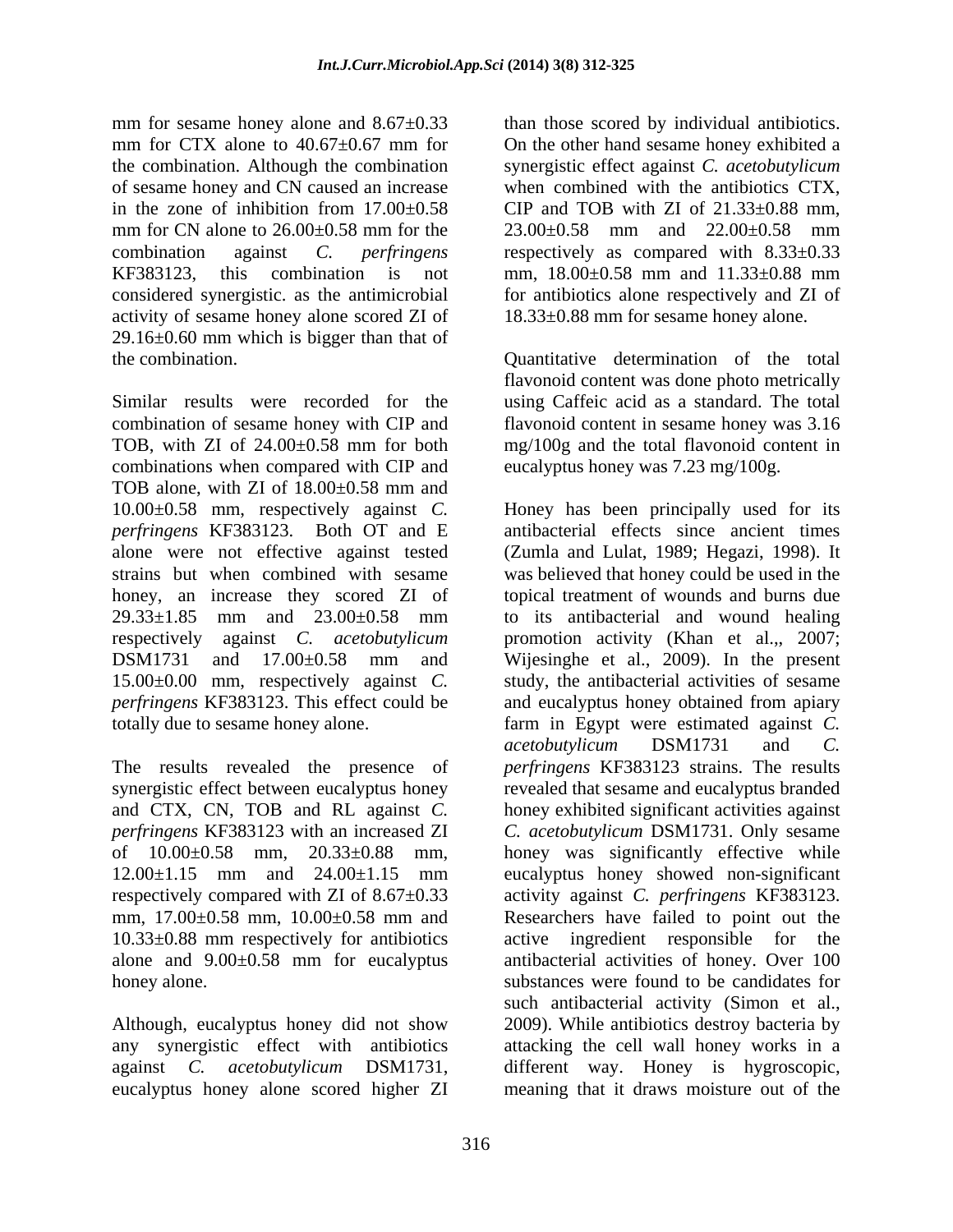environment and dehydrates and prevents comparison with our data. The MIC and hyperosmolar properties (Khan et al., 2007; Furthermore, honey has a mean pH of 4.4, C. difficile strains were the same  $(6.25\%$ bacterial colonization (Molan, 1992; *difficile* strains were the same  $(6.25\% \text{ v/v})$ . Beside the low pH, other factors that honey include the high sugar concentration, oxidative damage causing bacterial growth inhibition and DNA degradation, but these

Oxytetracycline, Cephalexin, Tobramycin is hardly any data on antibacterial effect of al., 2008). sesame and eucalyptus honey against *C. acetobutylicum* and *C. perfringens*, several studies investigated the antibacterial activity flavonoid contents varied considerably of several honey brands against different between the two types of honey. The total bacterial strains, which can be used for flavonoid content in sesame honey was 3.16

the growth of bacteria with the aid of its MBC of Manuka honey for three *C. difficile* Simon et al., 2009; Molan, 2006). Donkor, 2013. The MIC values of the three so the acidification of honey can reduce v/v). Similarly, MBC values of the three *C.*  Rushton, 2007; Schneider et al., 2007). Cooper et al., 1999 reported the antibacterial contribute to antimicrobial activities of of *S.aureus*. In another report, Cooper and hydrogen peroxide, methylglyoxal and the Manuka honey for 20 strains of *P.*  antimicrobial peptide bee defensin-1 *aeruginosa*. Furthermore, Cooper et al., (Kwakman and Zaat., 2012). It was found 2002 proved medium level of activity of that both hydrogen peroxide and the non- Manuka honey against 17 strains of *P.*  peroxide components contribute to the *aeruginosa.* Wilkinson and Cavanagh, 2005 bacteriostatic and bactericidal activity of reported that Manuka honey was effective honey. Also, H<sub>2</sub>O<sub>2</sub> in honey was involved in against many organisms including *S. aureus*, effects were modulated by other honey antimicrobial activities of honey are among components (Brudzynski et al., 2011). several health beneficial effects of honey Antibiotic sensitivity test was carried out to Abd Allah, 2012; Koc et al., 2011). The detect the antimicrobial activities of seven antimicrobial activities of sesame and reference antibiotics; Cefotaxime, eucalyptus honey may be due to the Ciprofloxacin, Erythromycin, presence of sugars such as monosaccharides, and Sulphamethoxazole against tested polysaccharides (Bogdanov et al., 2008; reference strains; *C. acetobutylicum* Erejuwa et al., 2012a; Erejuwa, et al., DSM1731 and *C. perfringens* KF383123 as 2012b). Earlier studies also indicated that well as the synergistic effect of sesame honey contains enzymes such as glucose honey and eucalyptus honey when combined oxidase, diastase, invertase, catalase and individually with each of the reference peroxidase (Bogdanov et al., 2008) and antibiotics. The results revealed that CIP these enzymes may play an important role in showed the best antimicrobial activities the antimicrobial activity of honey. Also, against both tested reference strains honey contains other bioactive constituents followed by CN, TOB, RL and CTX. While such as organic acids, ascorbic acid, trace both E and OT showed no hindrance elements, vitamins, amino acids, proteins activities against tested strains. Though there and Maillard reaction products (Bogdanov et strains were investigated by Hammond and *C. dif icile* strains were the same (6.25% *difficile* strains were the same (6.25% v/v). activity of Manuka honey against 58 isolates Mulan., 1999 determined the MIC of *E. coli, S. typhimurium* and *P. mirabilis*. In general, earlier studies indicated that (Tan et al., 2009; Hegazi, 2011; Hegazi and disaccharides, oligosaccharides and al., 2008).

These results indicated that the total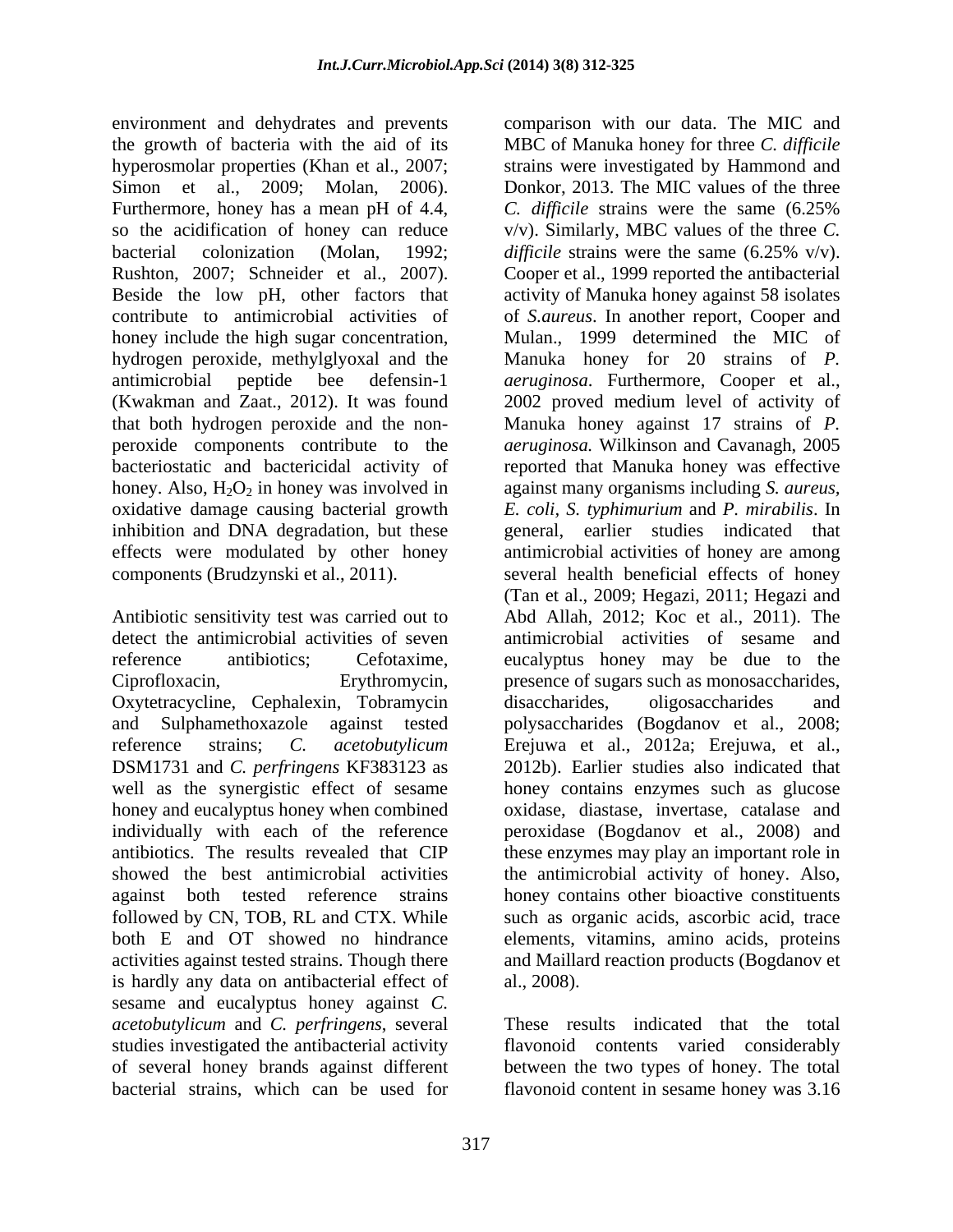eucalyptus honey was 7.23 mg/100g. Honey was found to contain a great variety of 2006; Almaraz-Abarca et al., 2007; Hegazi and Abd el Hady, 2009), antibacterial capacity (Huang et al., 2006; Theodori et al., 2006; Hegazi and Abd Allah 2012), and antiviral capacity (Evers et al., 2005;

tested antibiotics against *C. acetobutylicum* and *C. perfringens* were evaluated. The compounds have previously been shown to results revealed that the combination of have potential to inhibit antibiotic resistance sesame with CTX showed great synergistic antibacterial effect against *C.perfringens* KF383123, The combination of sesame Three antibiotics, from an initial selection of honey with CTX, CIP, and TOB was also fifteen antibiotics proved to be synergistic in synergistic against *C. acetobutylicum*. On combination with Manuka honey against the other hand combinations of eucalyptus honey with CTX, CIP, CN, TOB and RL was synergistic against *C.perfringens* honey and tetracycline) exhibited enhanced KF383123. Meanwhile, there was no synergistic antibacterial effect for the Another two research groups have reported combination of eucalyptus honey with any of the antibiotics against *C. acetobutylicum.* (Karayil et al., 1998; Al-Jabri et al., 2005). It Recently synergistic action between is likely that the botanical origin of honey piperacillin and methylglyoxal (an influences its biological activity because antibacterial component characteristically different antibacterial components have been found in manuka honey) was demonstrated by disc diffusion method and checkerboard (Kwakman *et al.,* 2011). This fact confirms procedure against multi-drug resistant the importance of selecting an appropriate (MDR) clinical isolates of *P. aeruginosa*

mg/100g and the total flavonoid content in (Mukherjee et al., 2011). Synergistic minor components, including phenolic acids noted against *P. aeruginosa*. Furthermore, and flavonoids, the enzymes glucose oxidase synergy between oxacillin and manuka and catalase, ascorbic acid, carotenoids, honey in the inhibition of methicillinorganic acids, amino acids, proteins, and α-<br>resistant *Staphylococcus aureus* (MRSA) tocopherol (Ferreres et al., 1993). Although has been reported (Jenkins and Cooper, the actual composition of honey varies, 2012). Manuka honey, therefore, seems to depending on many factors such as the offer real potential in providing novel pollen source, climate and environmental synergistic combinations with antibiotics for conditions (Gheldof et al., 2002; Azeredo et treating wound infections of MDR bacteria. al., 2003), the phenolic compounds in their In this study a selection of antibiotics which many forms are the main components affect a wide variety of cellular target sites responsible for the functional properties, was tested for synergistic activity with such as antioxidant capacity (Kerem et al., medical grade Manuka honey in order to combinations between methylglyoxal and carbenicillin as well as amikacin were also identify novel therapies and five combinations were identified.

Ozcelik et al., 2006). can enhance the efficacy of a number of Synergistic effect of honey brands with synergetic combinations (Ejim et al., 2011; It has been also shown that combinations of antibiotics with non-antibiotic substances currently used antibiotics by forming Jayaraman et al., 2010). Many natural in bacteria (Gibbons, 2008).

> MRSA and three were additive against *P. aeruginosa*. One combination (Manuka activity against the tested bacteria.

> synergy between gentamicin and honey identified in different honey sample honey for specific antibacterial use.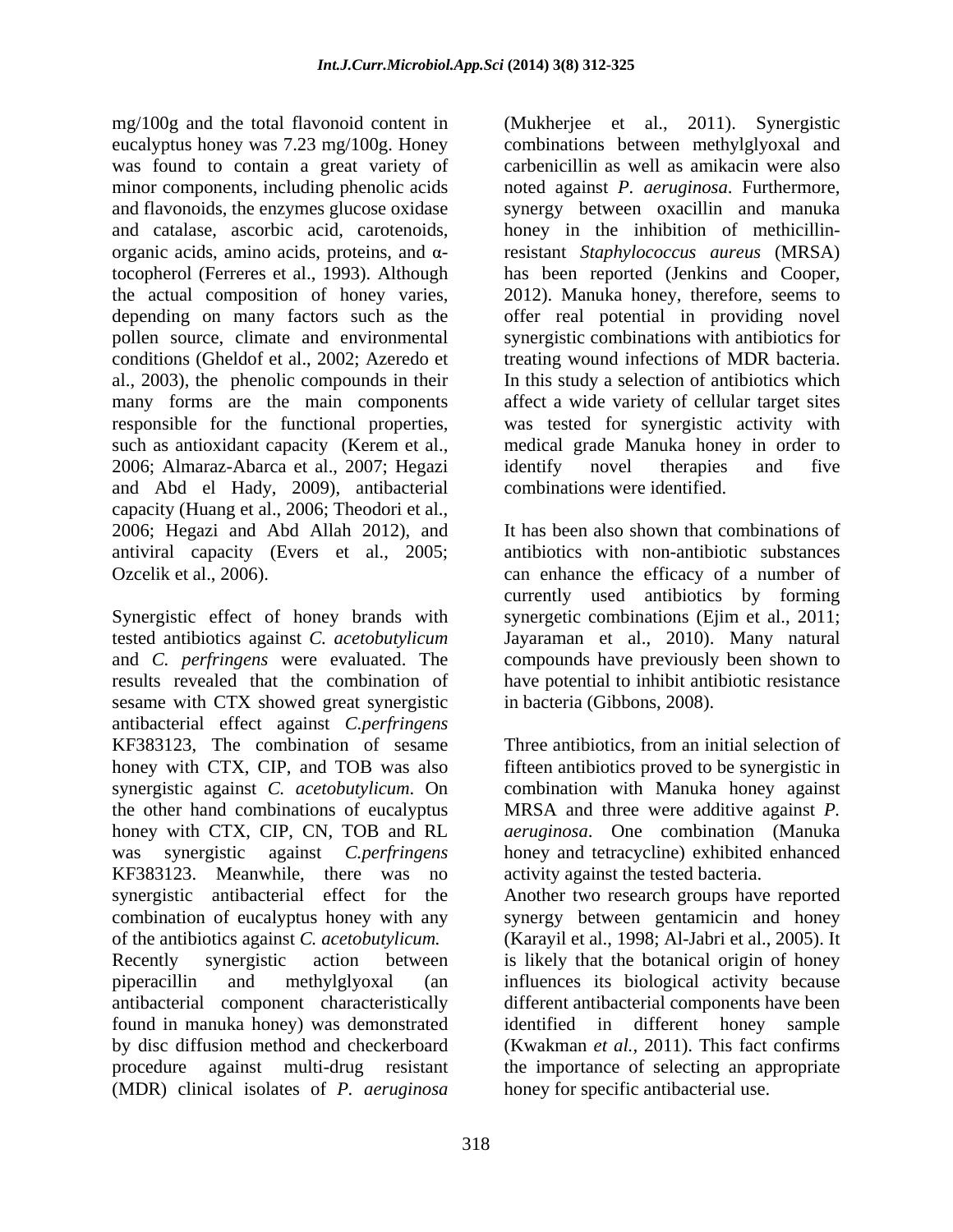The use of antibiotics exerts selection pressure that favours the emergence of findings also highlight the great importance mutants with antibiotic resistance and usability of synergistic activities of determinants. While training experiments sesame and eucalyptus honey when with honey indicated that bacteria failed to combined with antibiotics against clostridial manifest resistance to honey in the laboratory (Blair et al., 2009; Cooper et al., 2010). It can be postulated that honey *in vivo* are of great importance to combinations of antibiotic and honey would underline the effect of honey on the host be less likely to encourage the emergence of

MRD bacteria than antibiotics alone. These strains. Further studies that involve the evaluation of the antibacterial activity of immune system during infection.

| Table.1<br>1 Antibacterial activity of sesame and eucalyptus honey separate and combined |  |
|------------------------------------------------------------------------------------------|--|
| against <i>Cl. acetobutylicum</i> (DSM1731) and <i>Cl. perfringens</i> (KF383123)        |  |

| <b>Antibacterial agent</b> | Cl. acetobutylicum<br>(DSM1731) | Synergistic                    | Cl. perfringens<br>(KF383123) | Synergistic                     |
|----------------------------|---------------------------------|--------------------------------|-------------------------------|---------------------------------|
| Sesame                     | $18.33 \pm 0.88$                | <b>Contract Contract</b>       | 29.16±0.60                    | $\sim$ $-$                      |
| <b>Eucalyptus</b>          | $25.00 \pm 0.58$                | <b>Service</b>                 | $9.00 \pm 0.58$               | <b>Contract Contract Street</b> |
| <b>CTX+ Sesame</b>         | $21.33 \pm 0.88$                | Yes                            | $40.67 \pm 0.67$              | Yes                             |
| <b>CIP+</b> Sesame         | $23.00 \pm 0.58$                | Yes                            | $24.00 \pm 0.58$              | No                              |
| E+ Sesame                  | $23.00 \pm 0.58$                | <b>Contract Contract</b>       | $15.00 \pm 0.00$              | $\sim$ $-$                      |
| OT+ Sesame                 | $29.33 \pm 1.85$                | <b>Contract Contract State</b> | $17.00 \pm 0.58$              | $\sim$ $-$                      |
| <b>CN+ Sesame</b>          | $16.00 \pm 0.58$                | N <sub>o</sub>                 | $26.00 \pm 0.58$              | N <sub>o</sub>                  |
| TOB+ Sesame                | $22.00 \pm 0.58$                | Yes                            | $24.00 \pm 0.58$              | No.                             |
| $RL + Sesame$              | $16.00 \pm 1.15$                | N <sub>0</sub>                 | $20.33 \pm 1.45$              | No                              |
| <b>CTX+ Eucalyptus</b>     | $10.33 \pm 0.88$                | No.                            | $10.00 \pm 0.58$              | Yes                             |
| $CIP+$ Eucalyptus          | $16.33 \pm 0.88$                | No                             | $15.33 \pm 0.33$              | Yes                             |
| E+ Eucalyptus              | $9.67 \pm 0.33$                 | No                             | $8.33 \pm 0.33$               | No.                             |
| OT+ Eucalyptus             | $0.00\pm0.00$                   | No.                            | $0.00\pm0.00$                 | No                              |
| <b>CN+ Eucalyptus</b>      | $19.00 \pm 0.58$                | No.                            | $20.33 \pm 0.88$              | Yes                             |
| <b>TOB+ Eucalyptus</b>     | $11.00 \pm 0.58$                | No.                            | $12.00 \pm 1.15$              | Yes                             |
| $RL + Eucalyptus$          | $11.00 \pm 0.58$                | N <sub>o</sub>                 | $24.00 \pm 1.15$              | Yes                             |
| <b>CTX</b>                 | $8.33 \pm 0.33$                 | $\sim$ $ -$                    | $8.67 \pm 0.33$               | <b>Contract Contract</b>        |
| $\mathbf{CIP}$             | $18.00 \pm 0.58$                | $\sim$ $-$                     | $18.00 \pm 0.58$              | $\sim$ $-$                      |
| $\mathbf{E}$               | $0.00{\pm}0.00$                 | $\sim$ $-$                     | $0.00\pm0.00$                 | $\sim$ $-$                      |
| <b>OT</b>                  | $0.00{\pm}0.00$                 | $\sim$ 100 $\sim$ 100 $\sim$   | $0.00\pm0.00$                 | <b>Contract Contract</b>        |
| <b>CN</b>                  | $16.00 \pm 0.58$                | <b>Contract Contract</b>       | $17.00 \pm 0.58$              | $\sim$ $-$                      |
| <b>TOB</b>                 | $11.33 \pm 0.88$                | <b>Contract Contract</b>       | $10.00 \pm 0.58$              | <b>Contract Contract State</b>  |
| RL                         | $8.00\pm0.58$                   |                                | $10.33 \pm 0.88$              |                                 |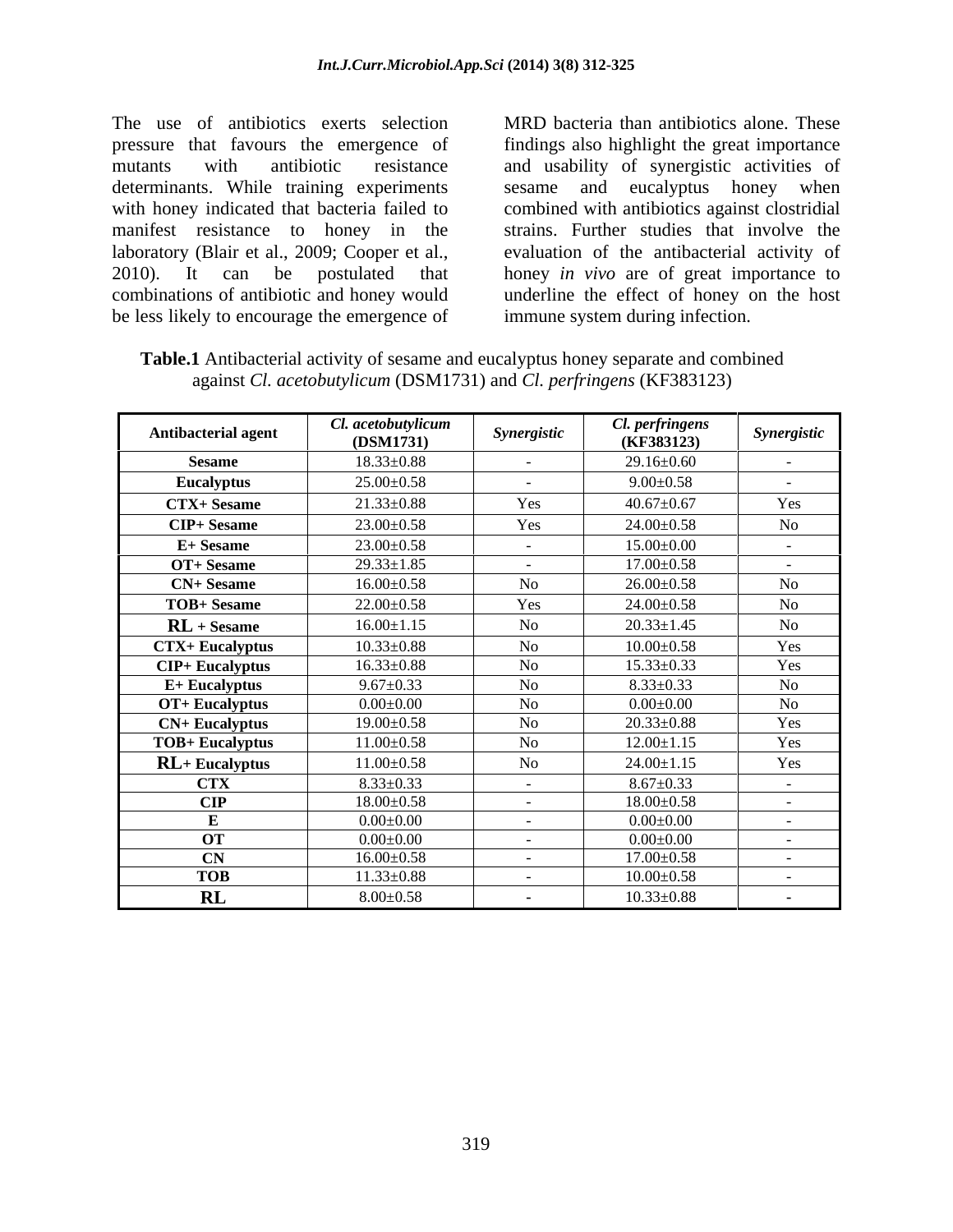



**Chart.2** Antibacterial activity of eucalyptus honey alone and in combination with antibiotics against *Cl. acetobutylicum* (DSM1731) and *Cl. perfringens* (KF383123)

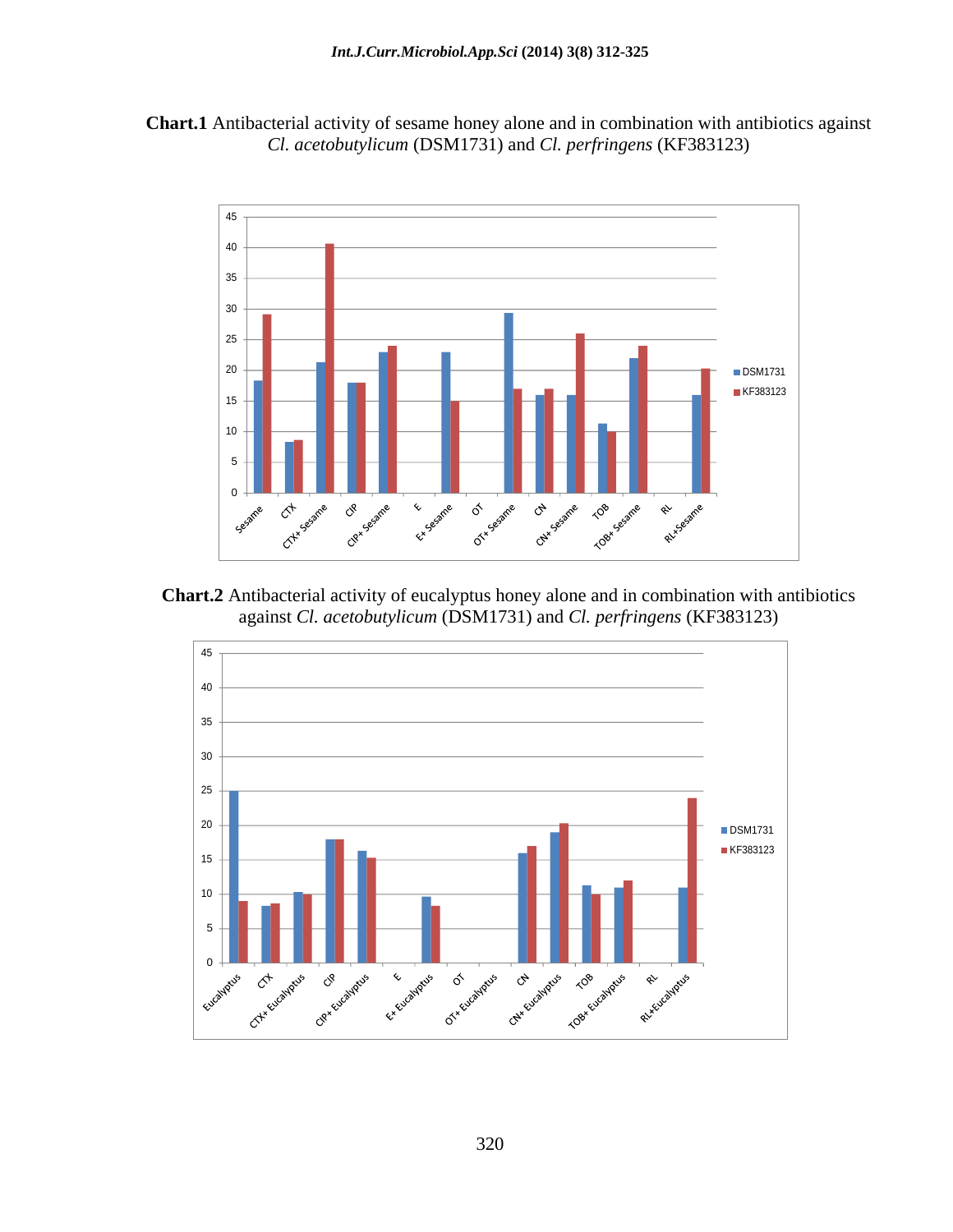- 2013. Antimicrobial Activity of Egyptian Cotton Flower Honey. and Technology Inc., Food
- Al-Jabri, A.A, S.A. Al-Hosni and B.C., Nzeako, 2005. Antibacterial activity of Omani honey alone and in combination with gentamicin. Saudi
- Almaraz-Abarca, N., M.G. Campos, J.A. Avila-Reyes, N. Naranio-Jimenez, J. Valdez, 2007. Antioxidant activity of 1208. polyphenolic extract of monofloral Leguminosae). Journal of Food Am. Coll. Nutr., 27: 677–689. Bates, J.R. and P.W. Bodnaruk, 2003. Clostridium perfringens. In:
- Andreesen, J.R, H. Bahl and G. Canadian honeys. Can. J. Microbiol., Gottschalk, 1989. Introduction to the 52: 1228-1237. physiology and biochemistry of the genus Clostridium. Clostridia: 27-62.
- Andrews, J.M., 2007. BSAC standardized<br>disc susceptibility testing method between the peroxide in bacteriostatic and disc susceptibility testing method (version 6). Journal of Antimicrobial
- Ayaad, T.H., M.A. Dorrah, A.A. Cooper, R.A. and P.C. Molan, 1999. The Mohamed, and T.T.M. Bassal, 2009. changes of hemagglutination activity Schistocerca gregaria (Orthoptera: Acridadae). Journal of Orthoptera
- Azeredo, L. da C., M.A.A. Azeredo, S.R. de Souza and V.M.L. Dutra, 2003. samples of Apis mellifera of different floral origins. Food Chem.,
- 

**References** In: Clostridium perfringens. In: Abd El-Moez, S.I., A.S.S. Abdoon, H.A. Sabra, O.M. Kandil and H.A. Sabra, edition. Ed: A.D. Hocking. Global Veterinaria, 11(5): 568-574. Microbiology Group, Waterloo Foodborne Microorganisms of Public Health Significance.  $6<sup>th</sup>$ the contract of the contract of the contract of the contract of the contract of the contract of the contract of the contract of the contract of the contract of the contract of the contract of the contract of the contract o edition. Ed: A.D. Hocking. Australian Institute of Food Science and Technology Inc., Food Microbiology Group, Waterloo NSW, 505-542.

- Med. J., 26: 767 771 Herrera-Corral, L.S. Gonzalez- Microbiol. Infect. Dis., 28: 1199 Blair, S.E., N.N. Cokcetin, E.J. Harry and D.A. Carter, 2009. The unusual antibacterial activity of medical grade Leptospermum honey: antibacterial spectrum, resistance and transcriptome analysis. Eur. J. Clin. 1208.
- honeybee-collected pollen from P. Gallmann, 2008. Honey for mesquite (Prosopis juliflora, nutrition and health. A review. J. Bogdanov, S., T. Jurendic, R. Sieber and P. Gallmann, 2008. Honey for nutrition and health. A review. J. Am. Coll. Nutr., 27: 677–689.
- Composition and Analysis, 20: 119- Brudzynski, K., 2006. Effect of hydrogen 124. peroxide on antibacterial activities of Canadian honeys. Can. J. Microbiol., 52: 1228-1237.
- Chemotherapy, 60: 20–41. Microbiol., 2: 213. Brudzynski, K., K. Abubaker, L. St- Martin, and A. Castle, 2011. Re examining the role of hydrogen peroxide in bacteriostatic and bactericidal activities of honey. Front Microbiol., 2: 213.
- Specificity and developmental managing Pseudomonas in fection. use of honey as an antiseptic in J. Wound Care, 8(4): 161-164.
- of serum of the desert locust Cooper, R.A., E. Halas and P.C. Molan, Research, 18: 51-56. **Exercise 2.1** aeruginosa from infected burns. J. Cooper, R.A., E. Halas and P.C. Molan, 2002. The efficacy of honey in inhibiting strains of Pseudomonas aeruginosa from infected burns. J. Burn Care Rehabil., 23(6): 366 370.
- Protein contents and Henriques, R.S. Duggan and N.F. physicochemical properties in honey Burton, 2010. Absence of bacterial 80: 249–254. Infect. Dis. 29: 1237–1241. R.A., L. Jenkins, A.F.M. resistance to medical-grade manuka honey. Eur. J. Clin. Microbiol. Infect. Dis. 29: 1237–1241.
	- Cooper, R.A., P.C. Molan and K.G.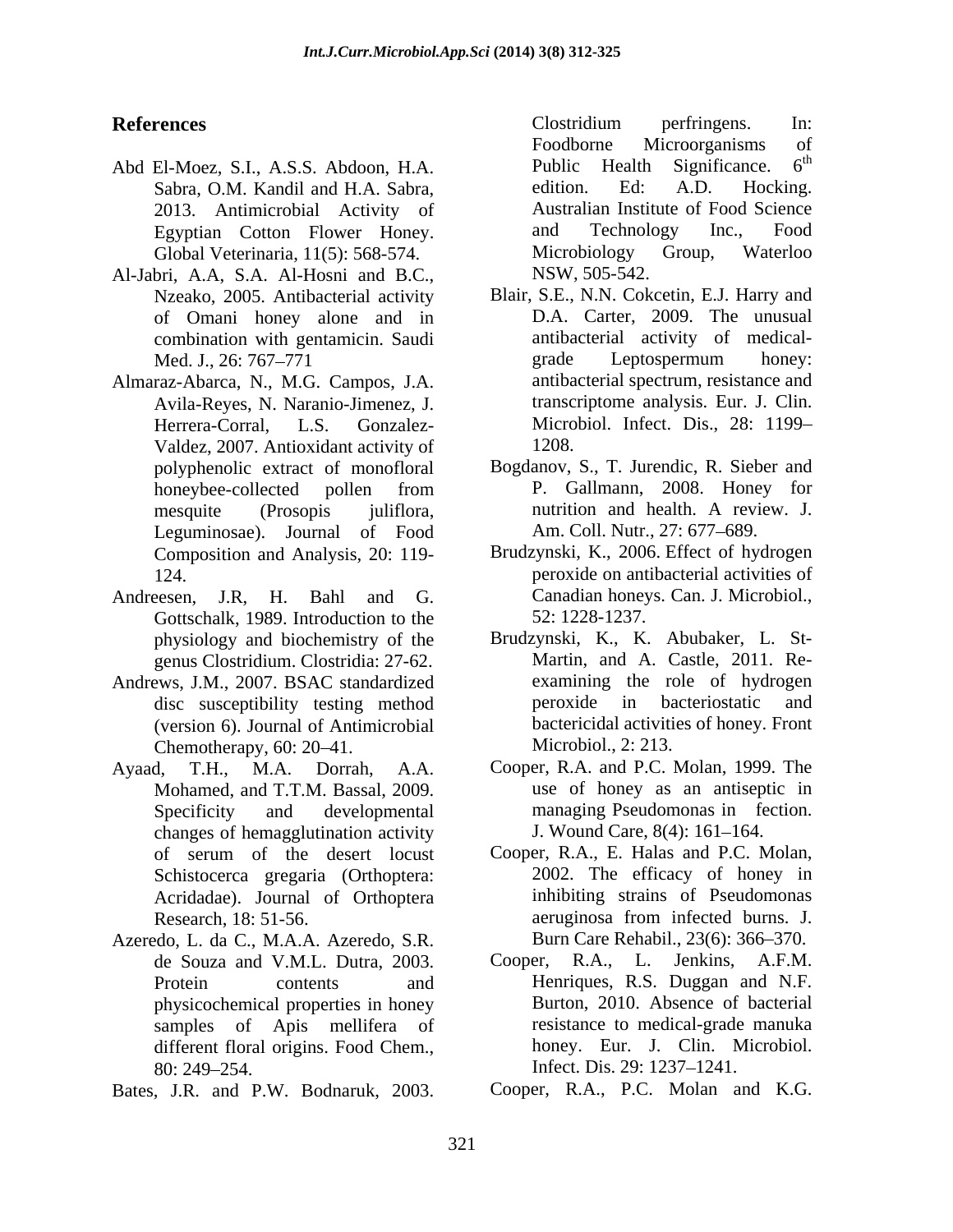Harding, 1999. Antibacterial activity floral sources. J. Agric. Food Chem., of honey against strains of 50:.5870–5877. wounds. J. R. Soc. Med., 92: 283

- Ejim, L., M.A. Farha, S.B. Falconer, J. and non antibiotic drugs enhance
- Erejuwa, O.O., S.A. Sulaiman and M.S. might contribute to the antidiabetic literature. Molecules, 2012b, 17,
- Erejuwa, O.O., S.A. Sulaiman, and M.S.
- ESR, 2010. Annual summary of outbreaks ESR: Kenepuru Science Centre.
- Evers, D.L., C.F. Chao, X. Wang, Z.G. Hegazi, A.G., 2011. Antimicrobial
- Ferreres, F., C. Garciaviguera, F. Suppression of Human Low Density honey. J. Sci. Food Agric., 61: 121
- Garrity, G., 2005. Bergey's manual of
- Gheldof, N., X.H. Wang and N.J. diarylheptanoids from Alpinia

50:.5870 5877.

- Staphylococcus aureus from infected Gibbons, S., 2008. Phytochemicals for 285. Weaknesses and Opportunities. Resistance-Strengths, Weaknesses and Opportunities. Planta Med., 74: 594-602.
- Wildenhain, B.K. Coombes, M. Haffejee, I.E. and A. Moosa, 1985. Honey Tyers, E.D. Brown, G.D. Wright, 2011. Combinations of antibiotics gastroenteritis. Br. Med. J. (Clin Res in the treatment of infantile Ed), 290(6485): 1866-1867.
- antimicrobial efficacy. Nat. Chem. Halawani, E. and M. Shohayeb, 2011. Biol., 7: 348–350. Survey of the antibacterial activity of Wahab, 2012b. Oligosaccharides **Solution** Journal of Microbiology and Saudi and some international honeys. Journal of Microbiology and Antimicrobials, 3(4), 94-101.
- effect of honey: A review of the Hammond, E.N. and E.S. Donkor, 2013. 248–266. honey on Clostridium difficile. BMC Antibacterial effect of Manuka honey on Clostridium difficile. BMC Research Notes, 6:188
- Wahab, 2012a Fructose might Hegazi, A.G. and F.M. Abd Allah, 2012. contribute to the hypoglycemic effect Antimicrobial Activity of Different of honey. Molecules, 17: 1900–1915. Saudi Arabia Honeys. Global Saudi Arabia Honeys. Global Veterinaria, 9 (1): 53-59.
- in New Zealand 2009. Client report Hegazi, A.G., 1998. Propolis an over FW10048 for the Ministry of Health. view. J. Bee Informed, 5: 22–23, 6: 723-728.
- Zhang, S.M. Huong and E.S. Huang,  $\qquad \qquad$  Activity of Different Egyptian 2005. Human cytomegalovirus-Honeys as Comparison of Saudi inhibitory flavonoids: studies on Arabia Honey. Research Journal of antiviral activity and mechanism of Microbiology, 6 (5): 488-495 Hegazi, A.G., 2011. Antimicrobial Microbiology, 6 (5): 488-495
- action. Antiviral Res., 68(3): 124 Hegazi, A.G., and F.K. Abd El Hady, 134. 2009. Influence of Honey on the Tomaslorente and F.A Lipoprotein (LDL) Peroxidation (In-Tomasbarberan, 1993. Hesperetin C vitro). Journal of Evidence Based a marker of the floral origin of citrus Suppression of Human Low Density Lipoprotein (LDL) Peroxidation (In Complementary and Alternative Medicine, 6(1): 113-121.
- 123. Huang, W.Z., X.J. Dai, Y.Q. Liu, C.F. systematic bacteriology. New York: 2006. Studies on antibacterial Springer. P. 2816 **Springer.** P. 2816 **Springer.** P. 2816 **Springer.** P. 2816 **Springer.** P. 2816 Engeseth, 2002. Identification and quantification of antioxidant Resources and Environment15(1): components of honeys from various Zhang, M. Zhang and Z.T. Wang, 2006. Studies on antibacterial activity of flavonoids and diarylheptanoids from Alpinia katsumadai. Journal of Plant 37-40.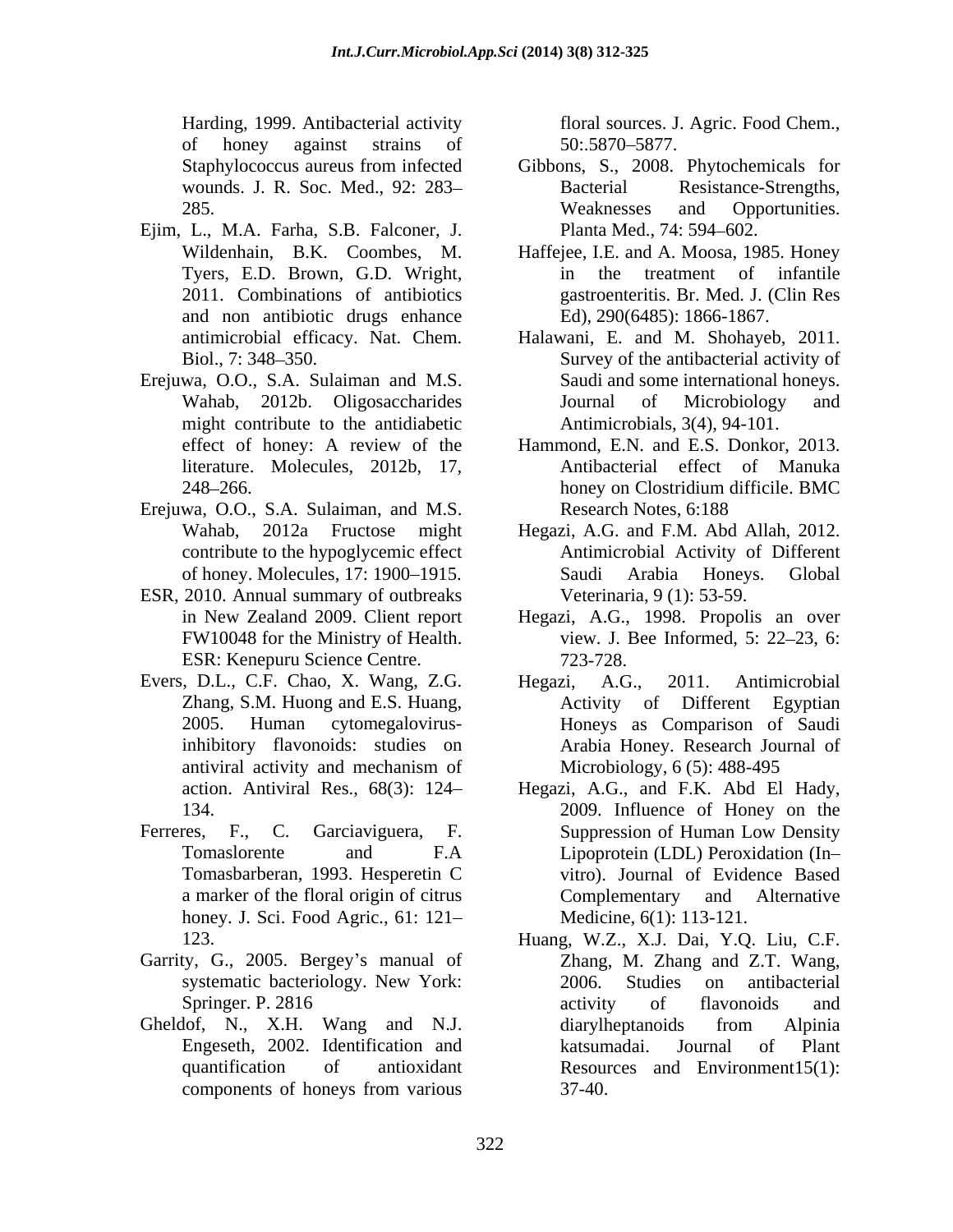- Jayaraman, P., M.K. Sakharkar, C.S. Lim, combinations against Pseudomonas
- Jenkins, R.E. and R.A. Cooper, 2012. manuka honey sensitizes methicillinoxacillin. J. Antimicrob. Chemother.,
- Jones, D. and D. Woods, 1986. Acetone-
- Karayil, S.1., S.D. Deshpande and G.V.
- Katirciolu, H. and N. Mercan, 2006. Meda, A., C.E. Lamien, M. Romito, J. Journal of Biotechnology, 5 (11):
- Kerem, Z., D. Chetrit, O. Shoseyov and G. Chemistry, 91: 571–577. lipids from oxidation by epicatechin, trans-resveratrol, and gallic and
- Khalil, M.I., M. Abdul-Motallib, A.S.M. Anisuzzaman, Z.S. Sathi, M.A. Hye Bangladesh. J. Med. Sci., 1: 389-
- Khan, F.R, Z. Ul-Abadin, N. Rauf, 2007. value. Int. J. Clin. Pract., 61(10):

1705-1707.

- T.H. Tang and K.R. Sakharkar, Koc, A.N., S. Silici, F. Kasap, H.T. 2010. Activity and interactions of Hormet-Oz, H. Mavus-Buldu and antibiotic and phytochemical B.D. Ercal, 2011. Antifungal activity aeruginosa in vitro. Int. J. Biol. Sci., Candida spp. and Trichosporon spp. 6: 556–568. J. Med. Food, 14: 128–134 of the honeybee products against J. Med. Food, 14: 128–134
- Synergy between oxacillin and Antibacterial Components of Honey: resistant Staphylococcus aureus to 48–55, January 2012. Resour. Kwakman, P.H.S. and S.A.J. Zaat, 2012. Critical Review. IUBMB Life, 64(1): 48 55, January 2012. Resour. Environ.  $15(1)$ : 37–40.
- 67: 1405 1407. Kwakman, P.H.S., A.A. te Velde, L. Boer, butanol fermentation revisited. and S.A.J. Zaat, 2011. Two major Microbiol. Mol. Biol .Rev. 50: 484 medicinal honeys have different 524. mechanisms of bactericidal activity. Vandenbroucke-Graulsn PLoS One, 6(3): e17790.
- Koppikar, 1998. Effect of honey on Kwakman, P.H.S., A.A. te Velde, L. de multidrug resistant organisms and its Boer, D. Speijer, C.M.J.E. synergistic action with three Vandenbroucke-Graulsn and S.A.J. common antibiotics. J. Postgrad. Med., 44(4): 93-96. bacteria. FASEB J., 24: 2576 2582. Boer, D. Speijer, C.M.J.E. Zaat, 2010. How honey kills
- Antimicrobial activity and chemical Millogo, and O.G. Nacoulma, 2005. compositions of Turkish propolis Determination of the total phenolic, from different regions. African 1151-1153. radical scavenging activity. Food flavonoid and proline contents in Burkina Fasan honey, as well as their Chemistry, 91: 571–577.
- Regev-Shoshani, 2006. Protection of Miyakawa, M.E.1., J. Saputo, J.S. Leger, caffeic acids in intestinal, J. Agric. Necrotizing enterocolitis and death Food Chem., 54(26):10288-10293. in a goat kid associated with and M. Shahjahan, Vet. J., 48(12): 1266 B. Puschner, D.J. Fisher, B.A. McClane and F.A. Uzal, 2007. enterotoxin (CPE)-producing Clostridium perfringens type A. Can. Vet. J., 48(12): 1266
- 2001. Antibacterial activities of Molan, P.C., 1992. The antibacterial different brands of unifloral honey activity of honey 1. The nature of the available at the Northern region of antibacterial activity. Bee World, 73: 5-28.
- 392. Molan, P.C., 2002. Re-introducing honey Honey: nutritional and medicinal ulcers-theory and practice. Ostomy in the management of wounds and Wound Manage, 48 (11): 28-40.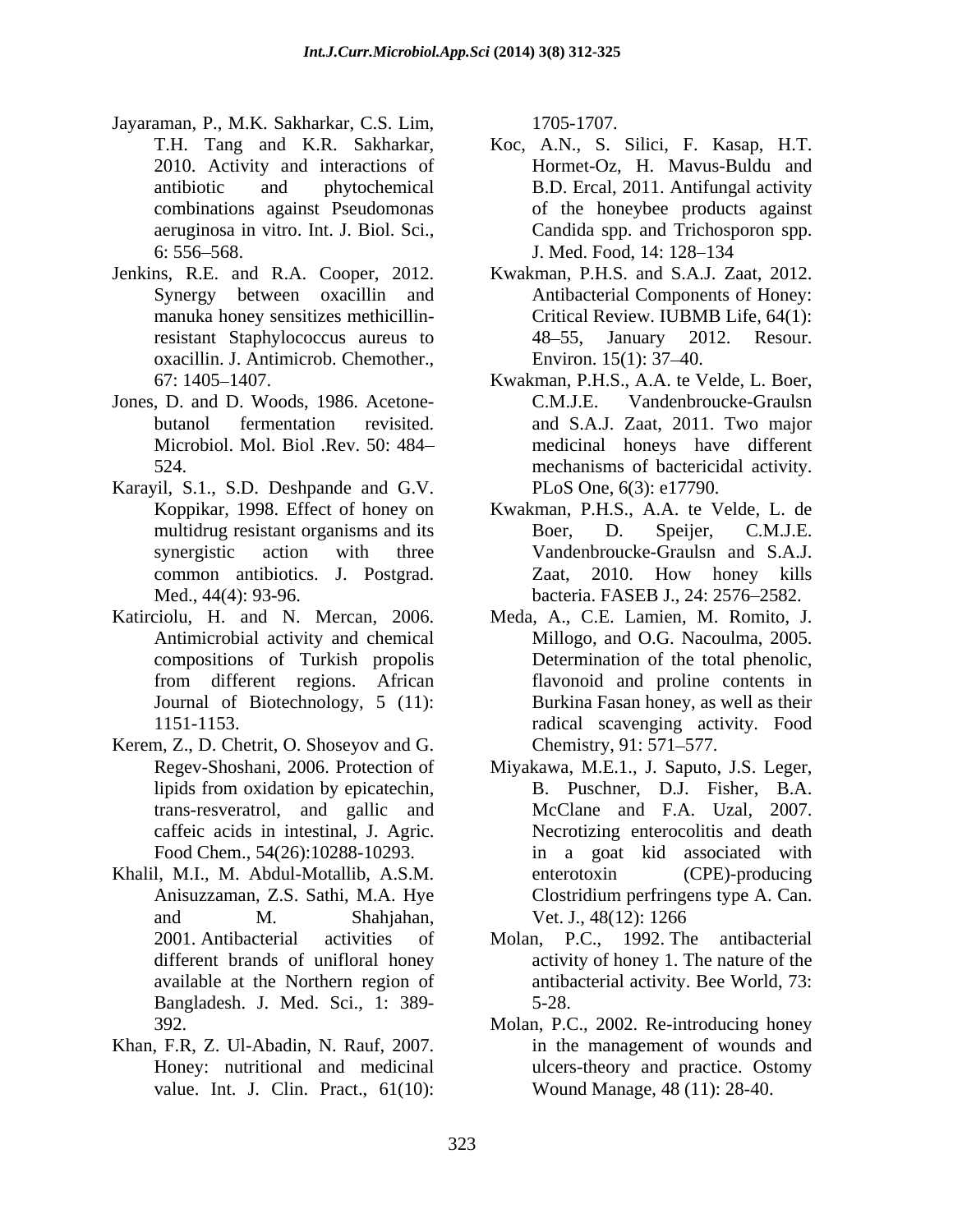- Molan, P.C., 2006. The evidence sequences. Mycol. Res. (United supporting the use of honey as a Kingdom 98: 625–634.
- Mukherjee, S., S. Chaki, S. Das, S. Sen, S.K. Dutta, S.G. Dastidar, 2011. against Pseudomonas aeruginosa.
- Mullai, V. and T. Menon, J. Dissemond, 2007. Influence of pH clinical and environmental isolates
- Namias, N., 2003. Honey in the Infect. (Larchmt). Summer, 4(2):
- Ozcelik, B., I. Orhan and G. Toker, 2006.
- Pimentel, R.B.dQ., C.A. da Costa, P.M. Enzymology. U.S.A.: Academic Albuquerque and S. Duvoisin Junior, Press. 299: 152-178
- Nicolas-Chanoine and A. Collignon,
- 

Kingdom) 98: 625–634.

- wound dressing. Int. J. Low Extreme Richard J., 2009. Honey and healing Wounds, 5 (1):40-54. The state of through the ages. Journal of through the ages. Journal of ApiProduct and ApiMedical Science  $1(1)$ : 2-5
- Distinct synergistic action of Rushton, I., 2007. Understanding the role piperacillin and methylglyoxal of proteases and pH in wound healing. Nurs Stand., 21(32): 68-70.
- Indian J. Exp. Biol., 49: 547 551. Schneider, L.A., A. Korber, S. Grabbe and 2007. Bactericidal activity of on wound-healing: a new perspective different types of honey against for wound-therapy. Arch. Dermatol. J. Dissemond, 2007. Influence of pH Res., 298(9): 413-420.
- of *Pseudomonas aeruginosa*. J. Simon, A., K. Traynor, K. Santos, G. Altern. Complementary Med., 13: Blaser, U. Bode and P. Molan, 2009. 439-442. Medical honey for wound care-still management of infections. Surg. Complement Alternat. Med., the 'latest resort'?. Evid. Based Complement Alternat. Med., 6(2):165-173.
- 219-226. Singleton, V.L., R. Orthofer and R.M. Antiviral and antimicrobial of total phenols and other oxidation assessment of some selected substrates and antioxidants by means flavonoids. Z. Naturforsch C., of Folin-Ciocalteu reagent. Oxidants Biosci. 61(9): 632–638. https://www.and.com/antioxidants. Methods in Lamuela-Raventos, 1999. Analysis and antioxidants. Methods in Enzymology. U.S.A.: Academic Press. 299: 152-178
- 2013. Antimicrobial activity and Snow M.J. and Manley-Harris, 2004. On rutin identification of honey produced by the stingless bee Melipona compressipes manaosensis Manuka honey. Food Chem., 84(1): and commercial honey. BMC the nature of non peroxide antibacterial activity in New Zealand 145-147.
- Complementary and Alternative Steel, R.G.D. and J.H. Torrie, 1980. Medicine, 13: 151. The example of the extended principles and Procedures of Poilane, I., F. Bert , P. Cruaud , M.H. Statistics. 2nd ed. McGraw Hill Principles and Procedures of Book Company, New York.
- 2007. Interest of the disk diffusion Tan, H.T.; Rahman, R.A.; Gan, S.H.; method for screening Clostridium Halim, A.S.; Hassan, S.A.; difficile isolates with decreased Sulaiman, S.A.; Kirnpal-Kaur, B. susceptibility to antibiotics. Pathol. The antibacterial properties of Biol. (Paris), 55(8-9): 429-33. Malaysian tualang honey against Rehner, S. and G. Samuels, 1994. wound and enteric microorganisms Taxonomy and phylogeny of in comparison to manuka honey. Gliocladium analysed from nuclear **BMC** Complement. Altern. Med. large subunit ribosomal DNA Halim, A.S.; Hassan, S.A.; The antibacterial properties BMC Complement. Altern. Med. 2009, 9, 34.